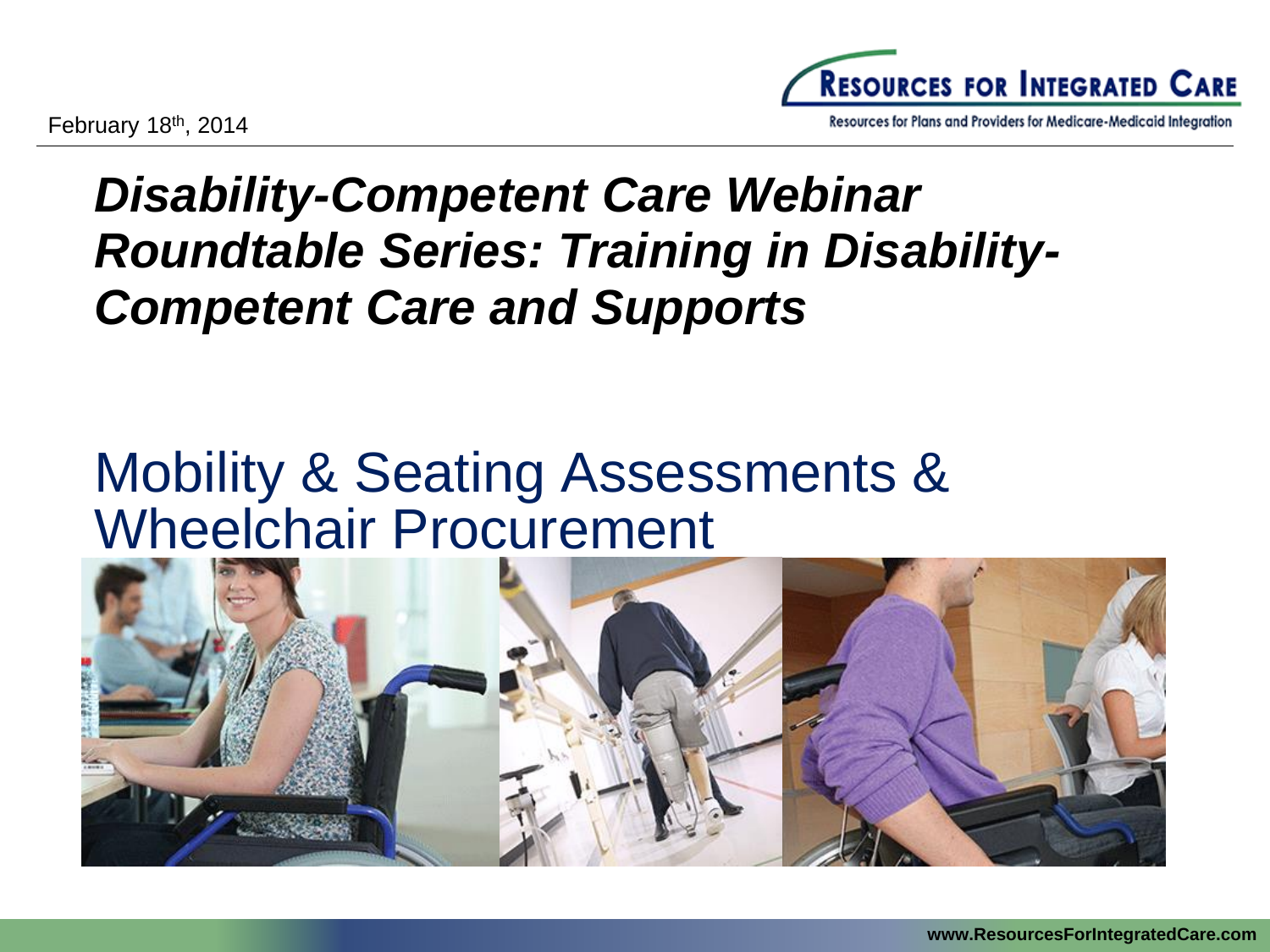



#### 2 **www.ResourcesForIntegratedCare.com**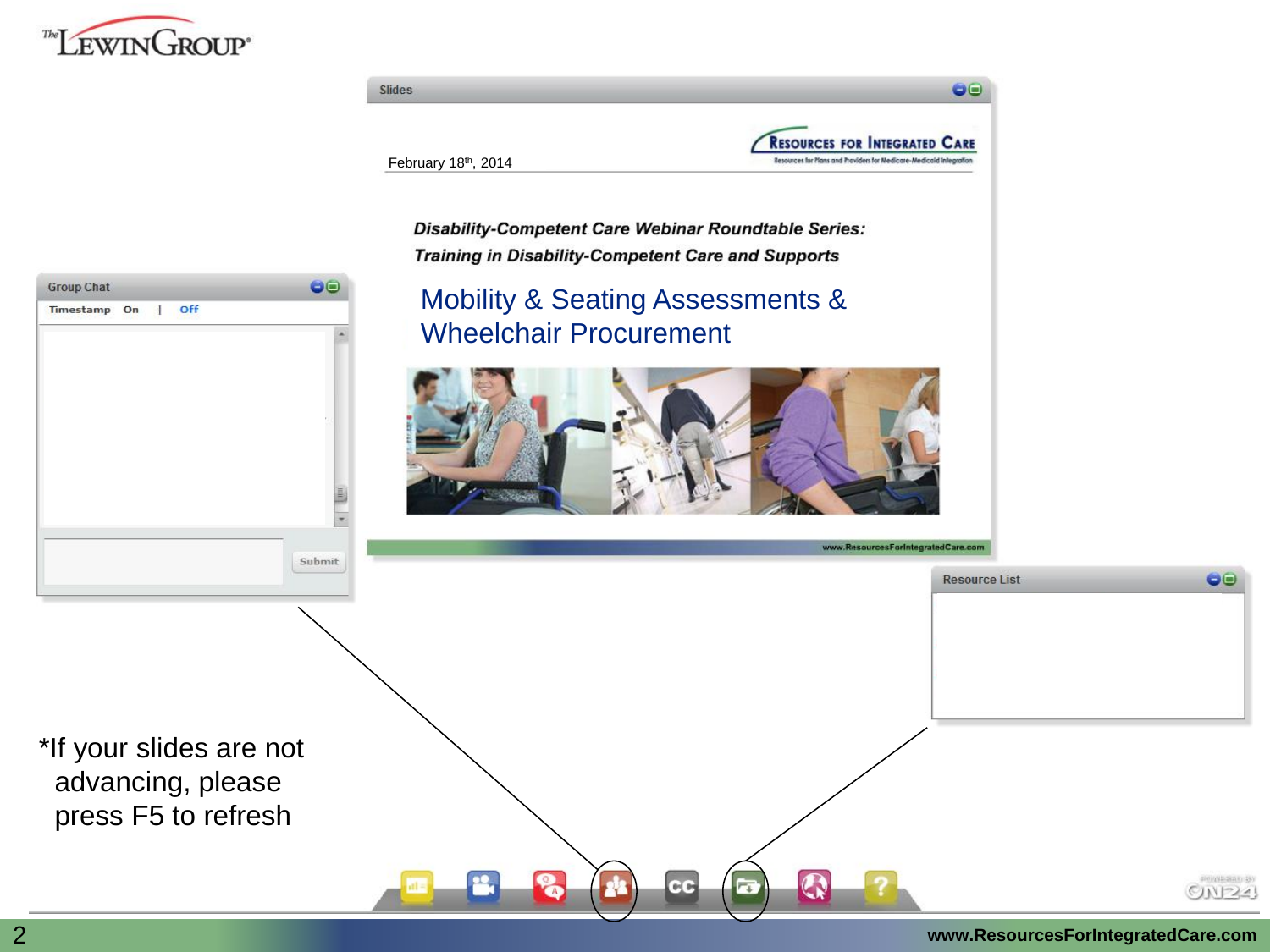

#### **Overview**

- This is the third session of an eight-part "Disability-Competent Care Webinar Roundtable Series"
- Each session will be interactive (e.g., polls and interactive chat functions), with 20 minutes of presenter-led discussion, followed by 40 minutes of presenter and participant discussions
- Video replay and slide presentation are available after each session at:

### **http://www.ResourcesForIntegratedCare.com/**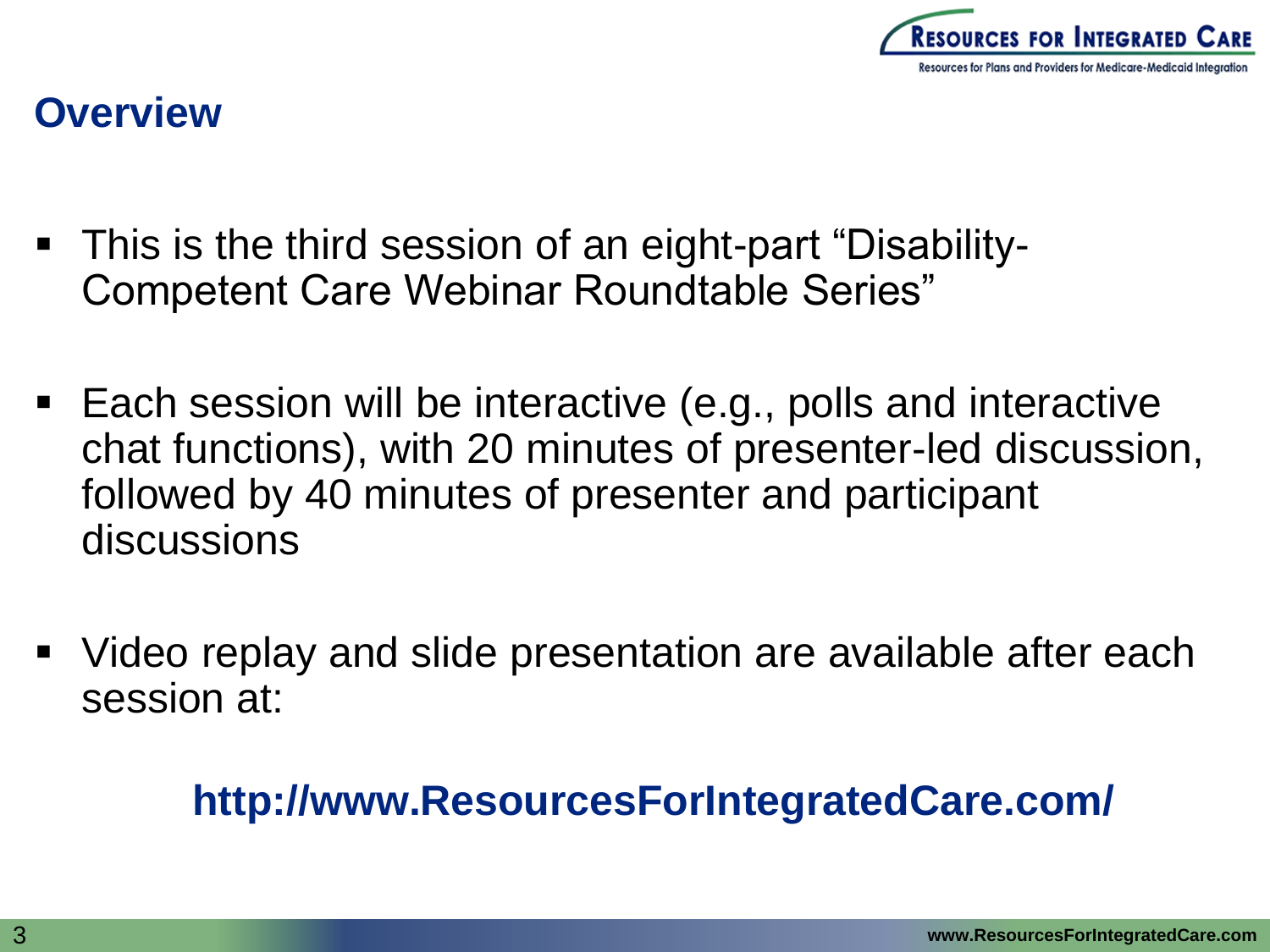

#### **Disability-Competent Care Webinar Roundtable Series**

#### **What We Will Explore in This Series**

- Unique experiences of adults with disabilities and their needs and expectations
- Provision of specific components of Disability-Competent Care and supports
- Approaches to being person-centered in care and interactions
- Achieving the Triple Aim goals of improving the health and participant experience of health care delivery while controlling costs in their work with adults with disabilities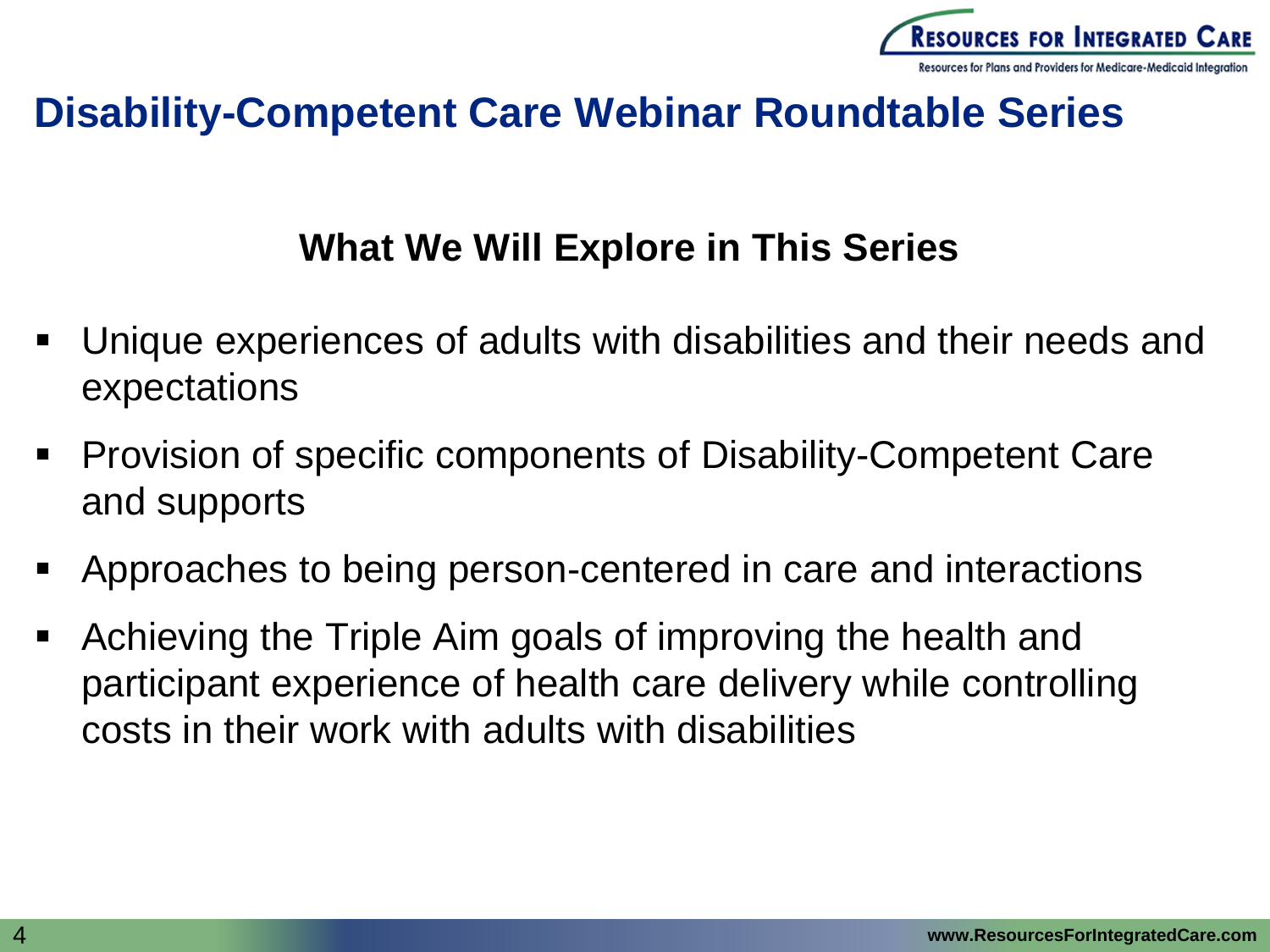

### **Agenda**

- **Introductions**
- Wheelchair needs of adults with disabilities
- Review the process for assessing mobility needs
- Benefits of integrated financing
- Audience questions

### **Learning Objectives**

- Understand how mobility equipment assessments can prevent secondary conditions
- Understand the process of assessing mobility needs of participants
- Understand a range of program models to meet the mobility needs of participants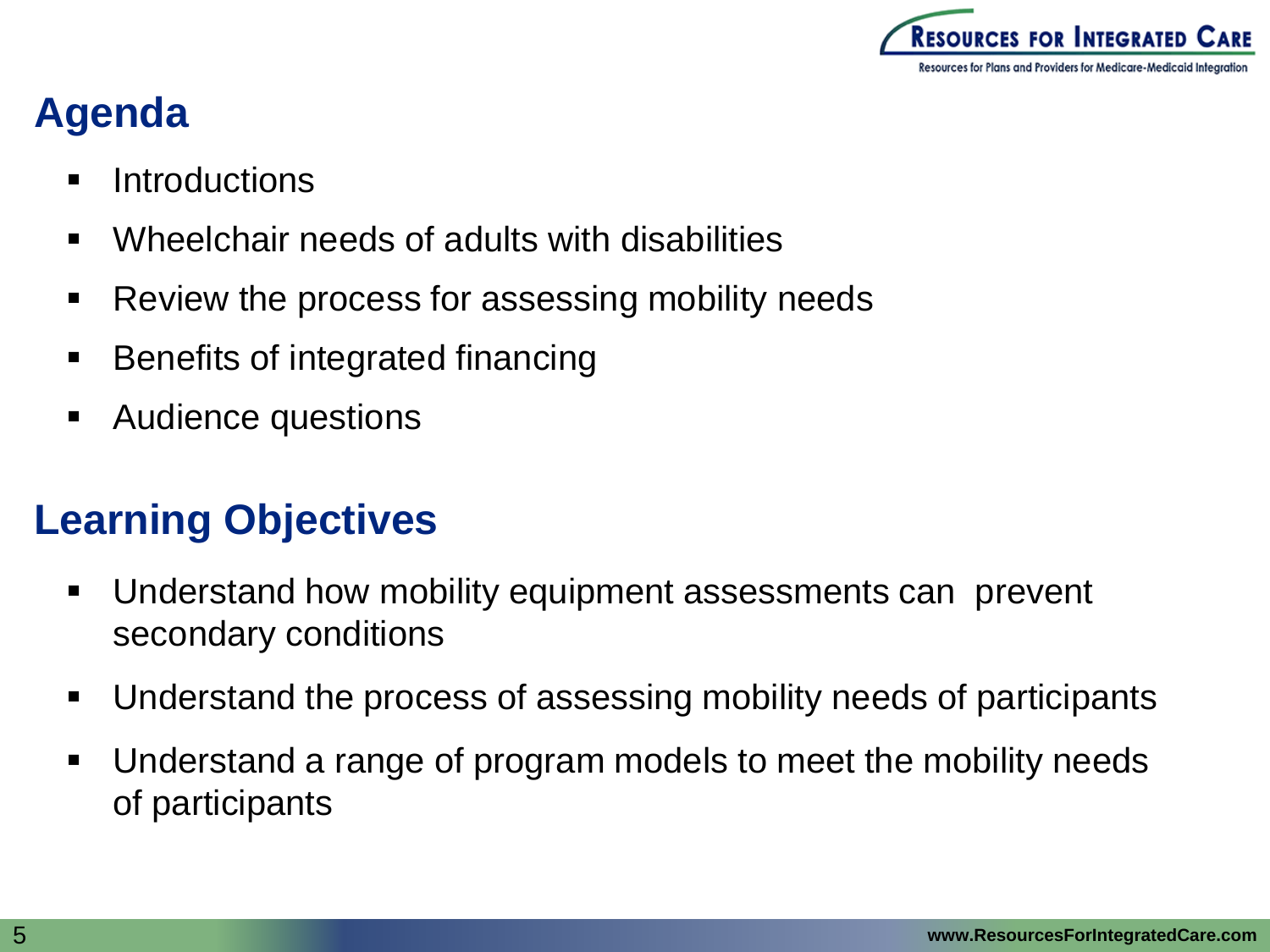

#### **Different Populations, Funding and Usages**

- **Insurance coverage be it Medicaid, Medicare or private** insurance has historically driven wheelchair usage
- Those who needed to rely on Medicare were only eligible for basic chairs for use within the home – to move from one location to another
- As persons with disabilities became more active in the community, they needed an independent way of getting around and thus come to rely upon power wheelchairs
- Now, decisions are being made based on medical necessity and functional need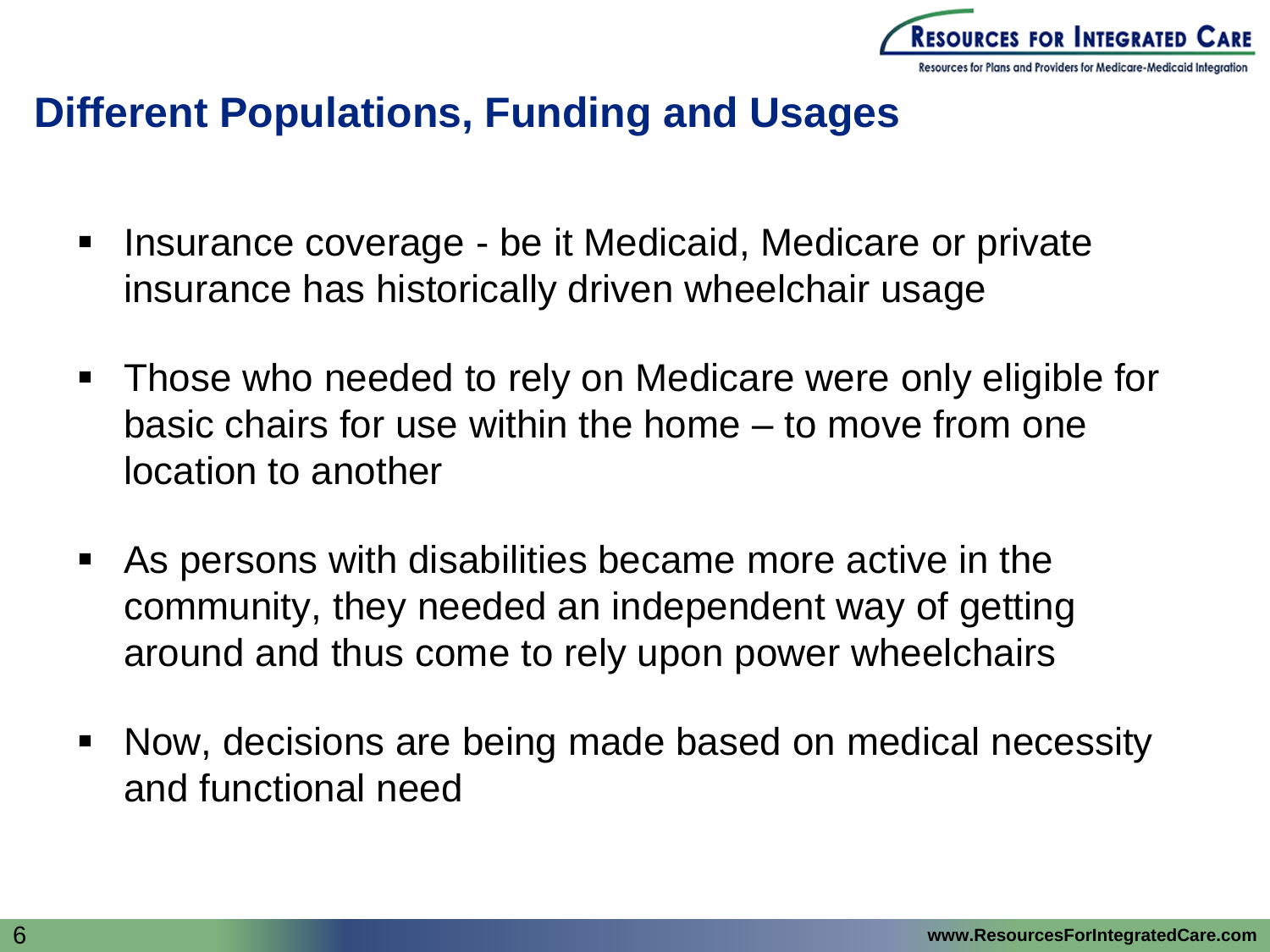

#### **Introductions**

#### *Presenters*

Christopher Duff Executive Director Disability Practice Institute

Jean Minkel

Sr. Vice President – Rehabilitation Services Independence Care System

June Isaacson Kailes Disability Policy Consultant Associate Director, Center for Disability and Health Policy at Western University of Health Sciences, California





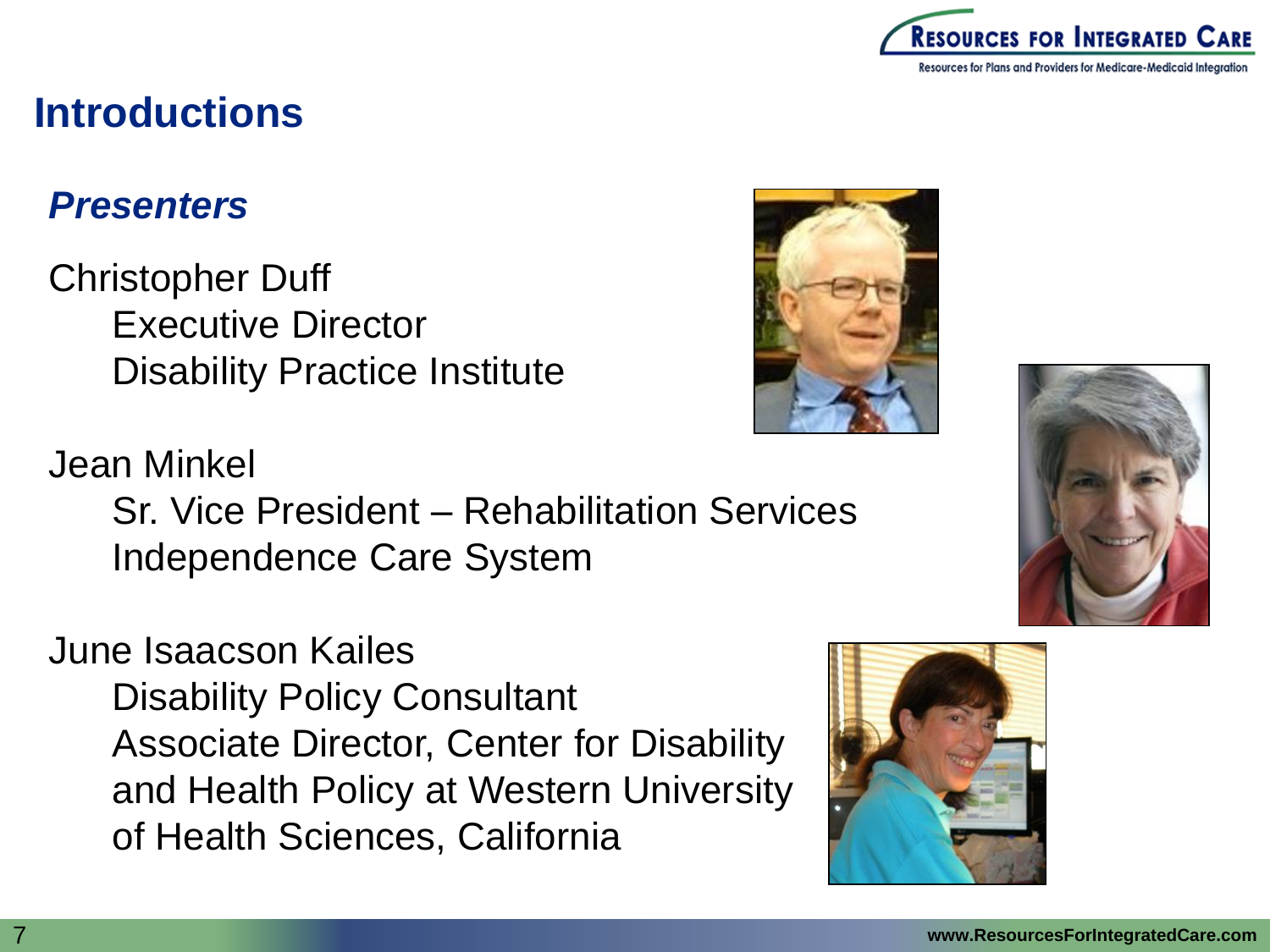

#### **Process**

- 1. Regardless of individual need and funding, there are three primary steps in procuring a wheelchair:
	- A. Determination and identification of need / equipment recommendation
	- B. Authorization of funding
	- C. Ordering and delivery
- 2. Following delivery, essential services include:
	- A. Training on use of the wheelchair, as needed
	- B. Maintenance routine charging, cleaning and tighten nuts and bolts
	- C. Repair when something breaks what happens

*Today's focus is on #1: steps in procuring wheelchairs Next week's webinar will focus on #2: essential services following delivery*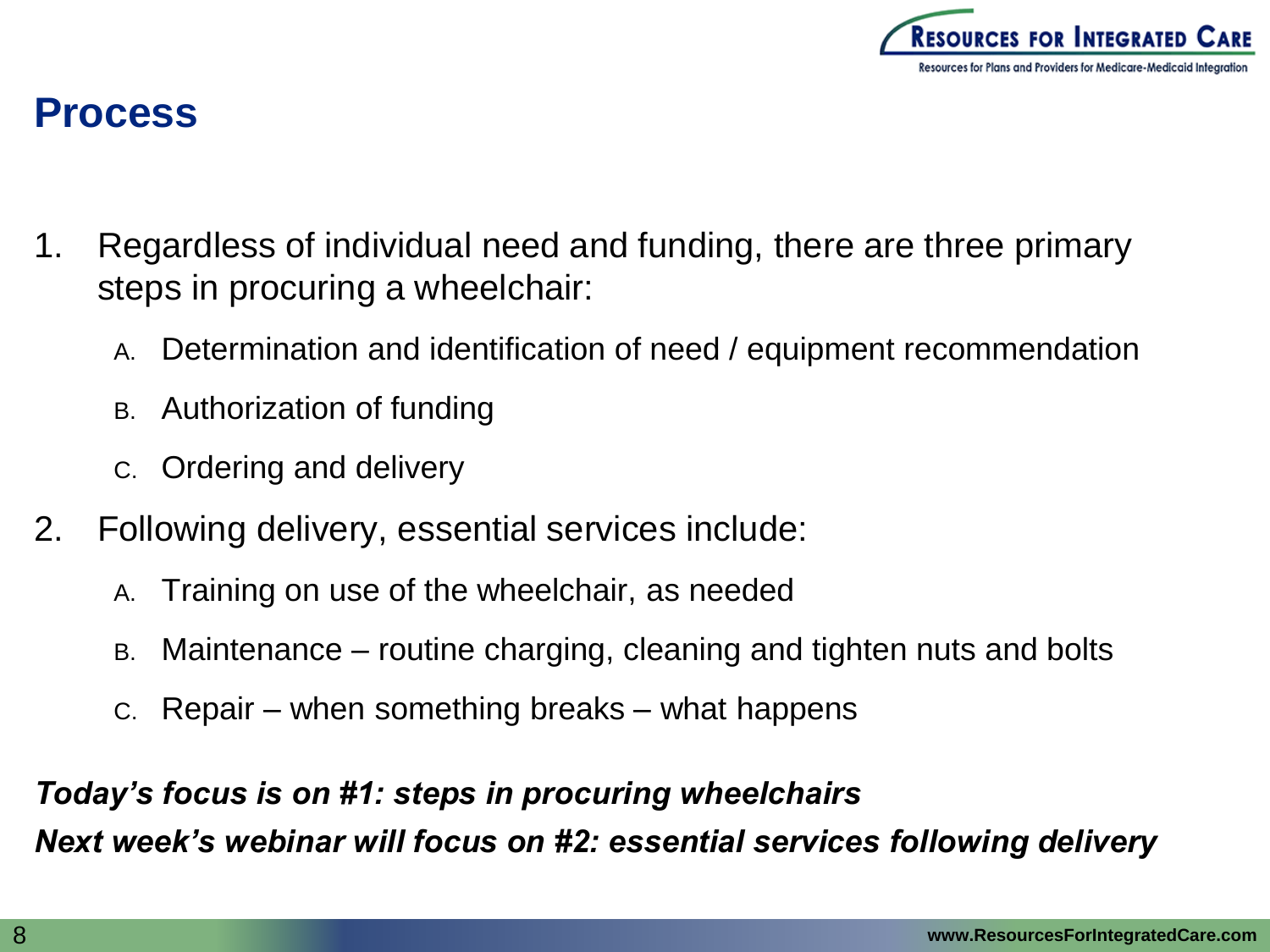

#### **Promising Practices in Long-Term Supports and Services: Supporting Community Functioning**

- Wheelchair assessments and purchase process
	- Consumer purchasing experience
	- − Matching individualized product recommendations to functional need



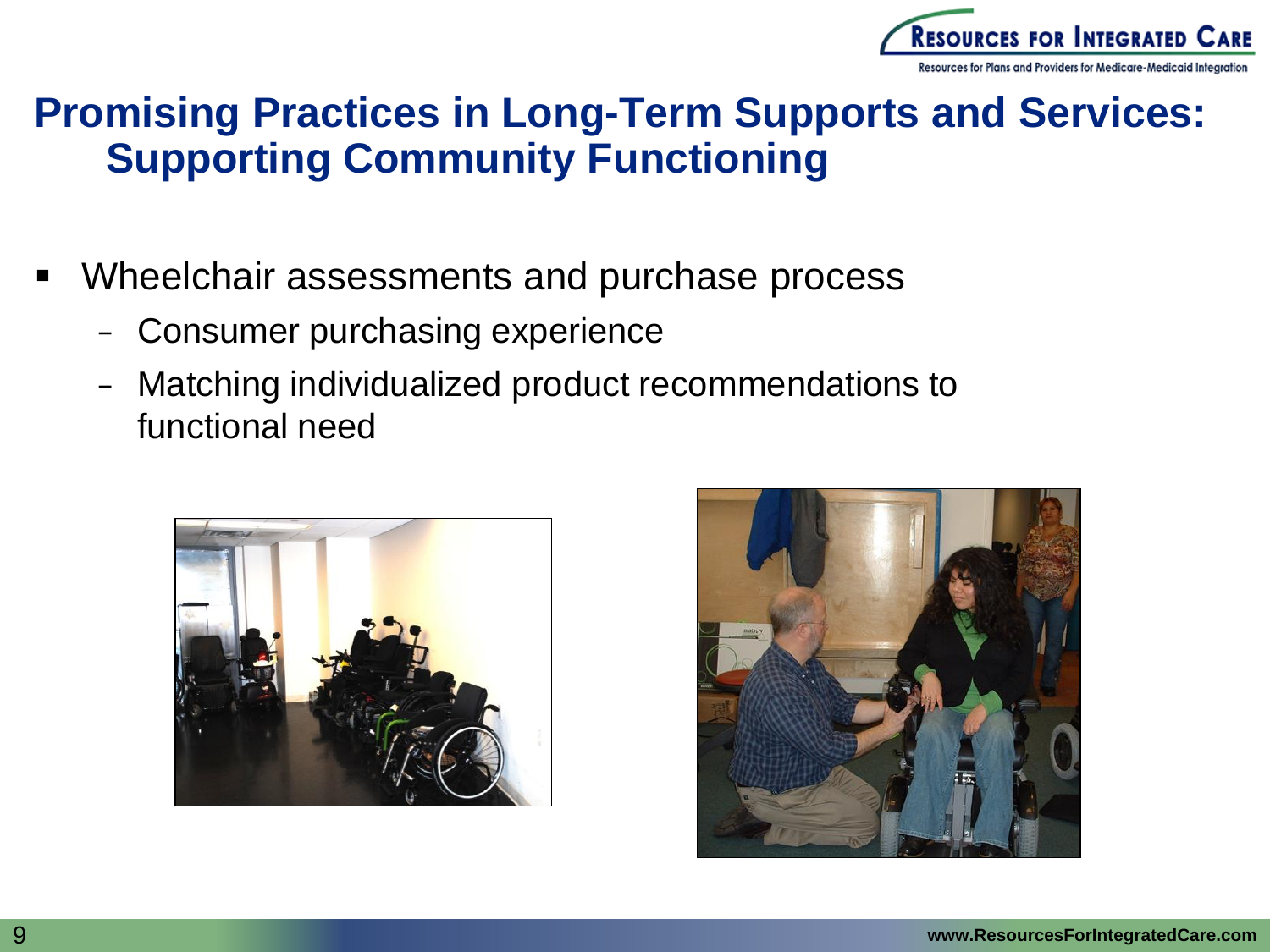

#### **Implications of Inadequate Mobility Equipment**

- Loss of health status
	- − Skin breakdown
	- − Lack of balance when sitting
	- Upper extremity pain and dysfunction
- Loss of function
	- − Increase in falls
	- − Can't get around home, community or both
- Loss of participation
	- − Decreased level of involvement community and family activities
	- − Increased level of social isolation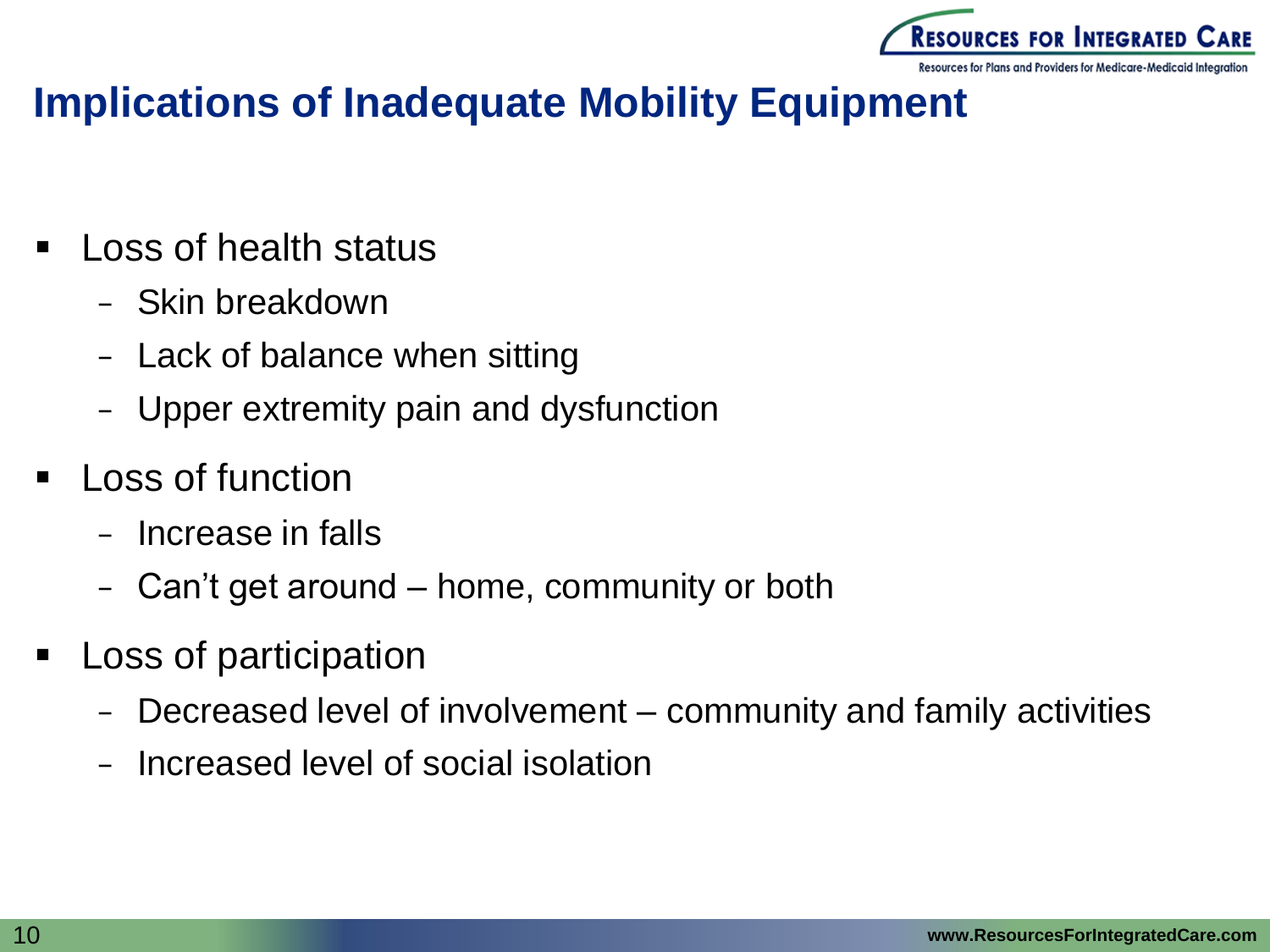

#### **Determination and Identification of Need**

- Referral to rehabilitation specialist for a Functional Mobility Assessment (FMA)\*
- Assessment components include:
	- − Mobility needs / methods
	- Environmental and transportation accessibility
	- − Need for seating balance and postural support
	- − Issues related to skin integrity
- Match individual functional need to individualized product recommendation

\*Source: Kumar et. al., 2012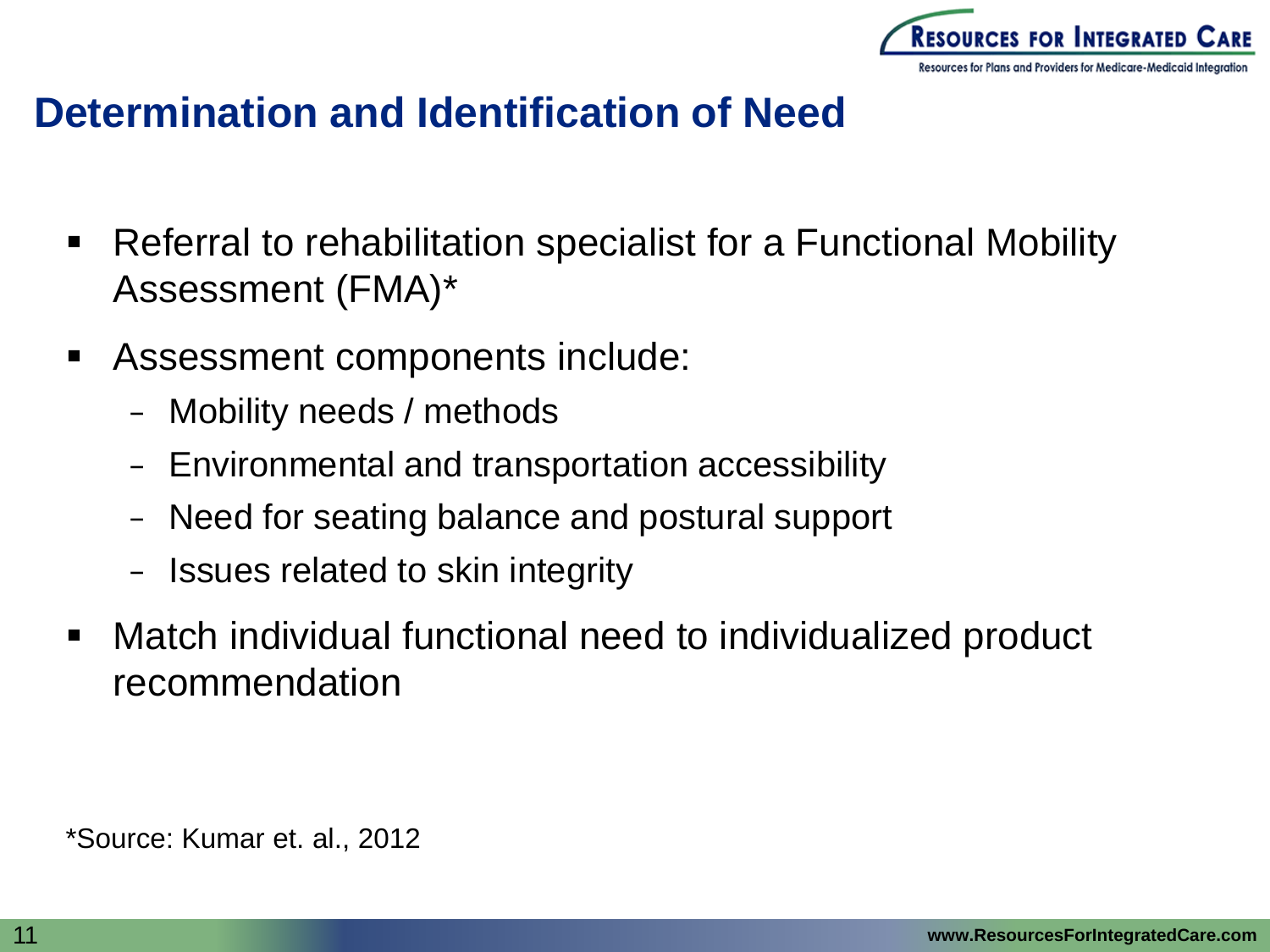

### **Mobility Device Algorithm – based on use in home and community**

Same decision-making algorithm for all persons with mobility device needs

- For persons with Medicare-only eligibility, it is based on in-home usage only
- For persons with Medicare and Medicaid eligibility, it is based on in-home and community usage

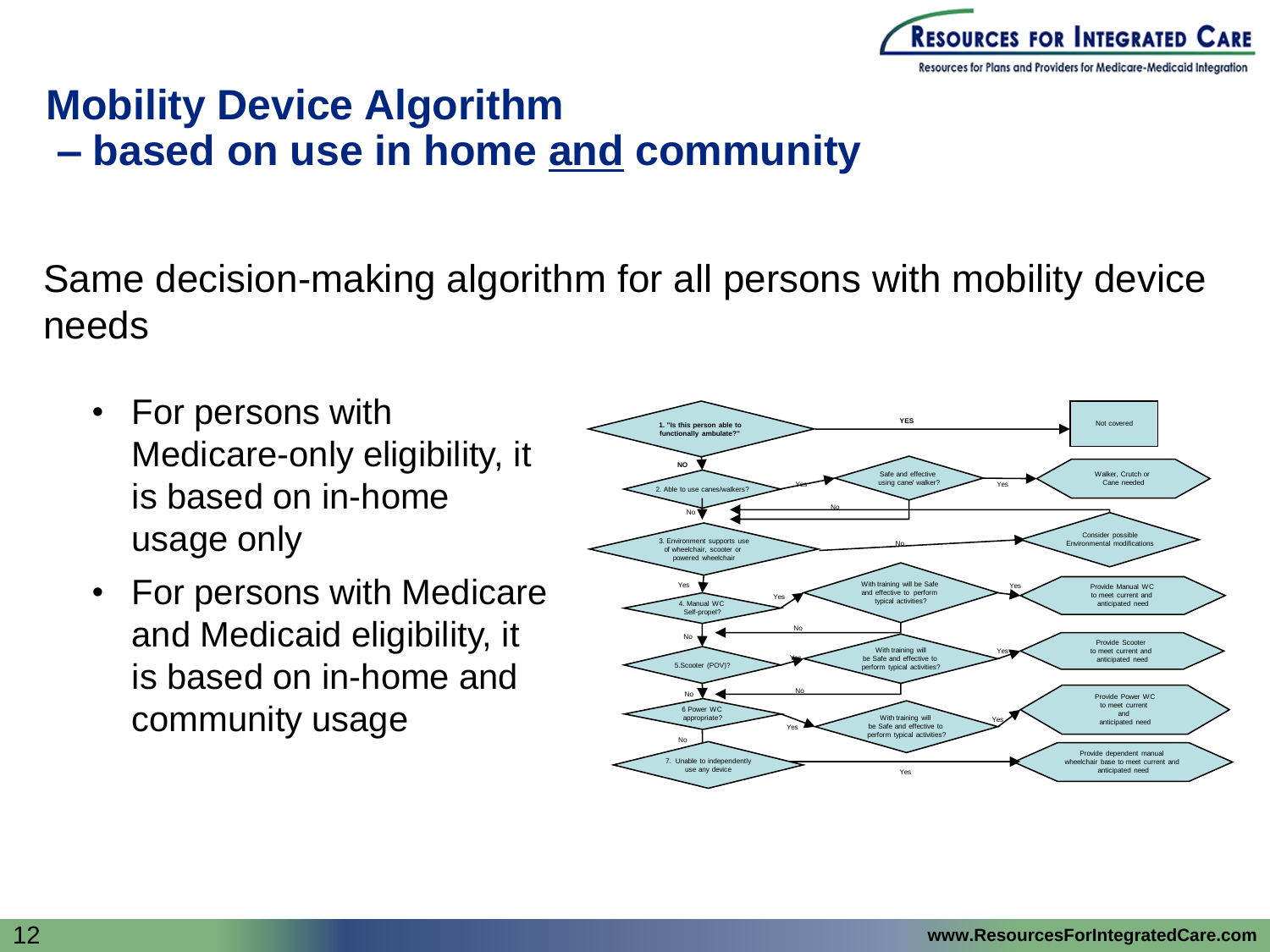

#### **Options for Wheelchair Assessments**

Comprehensive mobility assessments are best performed by a team of rehabilitation specialists and the recipient

- **Rehabilitation specialists are generally:** 
	- − Occupational or physical therapists
	- − Certified Rehabilitation Technology Suppliers CRTS / ATP \*
- Options for obtaining the assessment:
	- − Plan-based or independently contracted rehabilitation specialist
	- Specialized mobility clinic (where available)
- DME supplier alone: not recommended due to potential for conflict of interest

\*ATP: Assistive Technology Professional Certification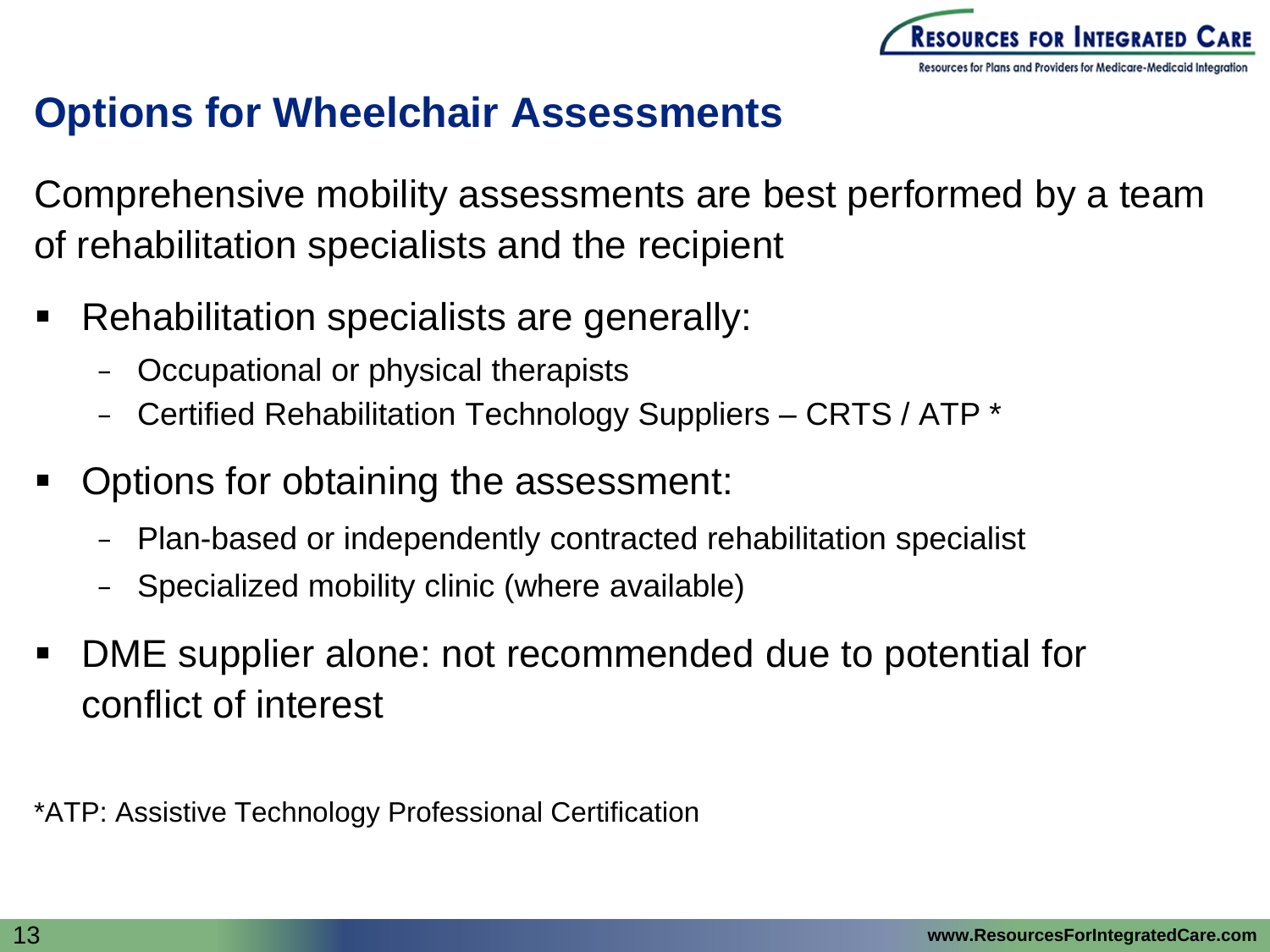

### **Different Funding – Different Criteria**

| <b>Medicare - Part B</b>                                                           | <b>Medicaid</b>                                                                         |
|------------------------------------------------------------------------------------|-----------------------------------------------------------------------------------------|
| Participants must have a<br>limitation in completing<br>MRADLS "in the home"       | Participants must demonstrate<br>medical necessity for the<br>recommended equipment     |
| Average cost for power<br>chair, designed for "in the<br>home use only" is \$2,500 | Prior authorization based on letter<br>of medical necessity                             |
|                                                                                    | Average cost for a power chair<br>designed for in home and<br>community use is \$5,000+ |
|                                                                                    | Specialized and power seating<br>functions add to the total cost                        |

**If a participant is in an integrated Medicare / Medicaid demonstration, the plan is responsible for providing the medically necessary equipment without regard to the Medicare criteria**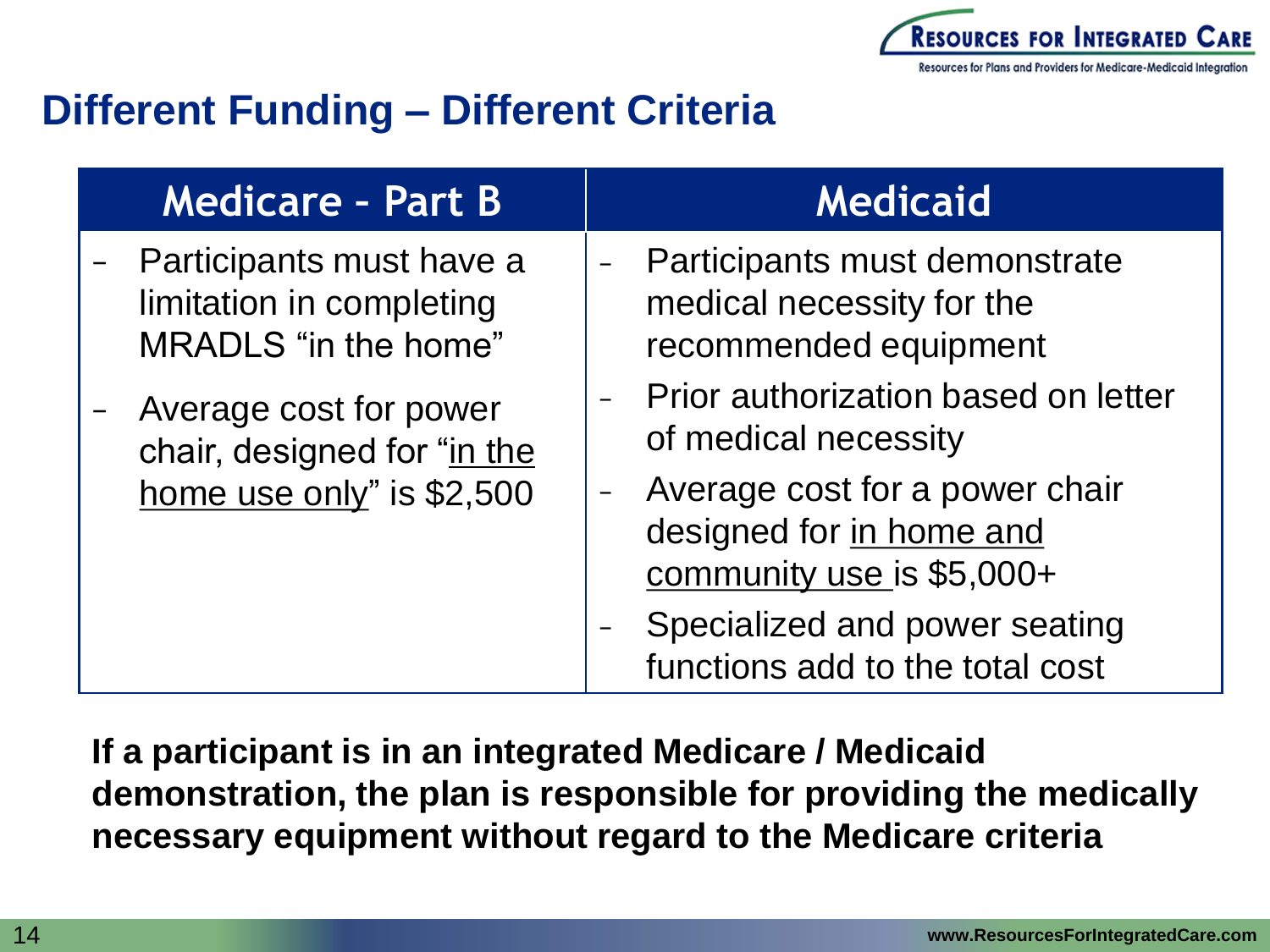

### **Ordering & Delivery**

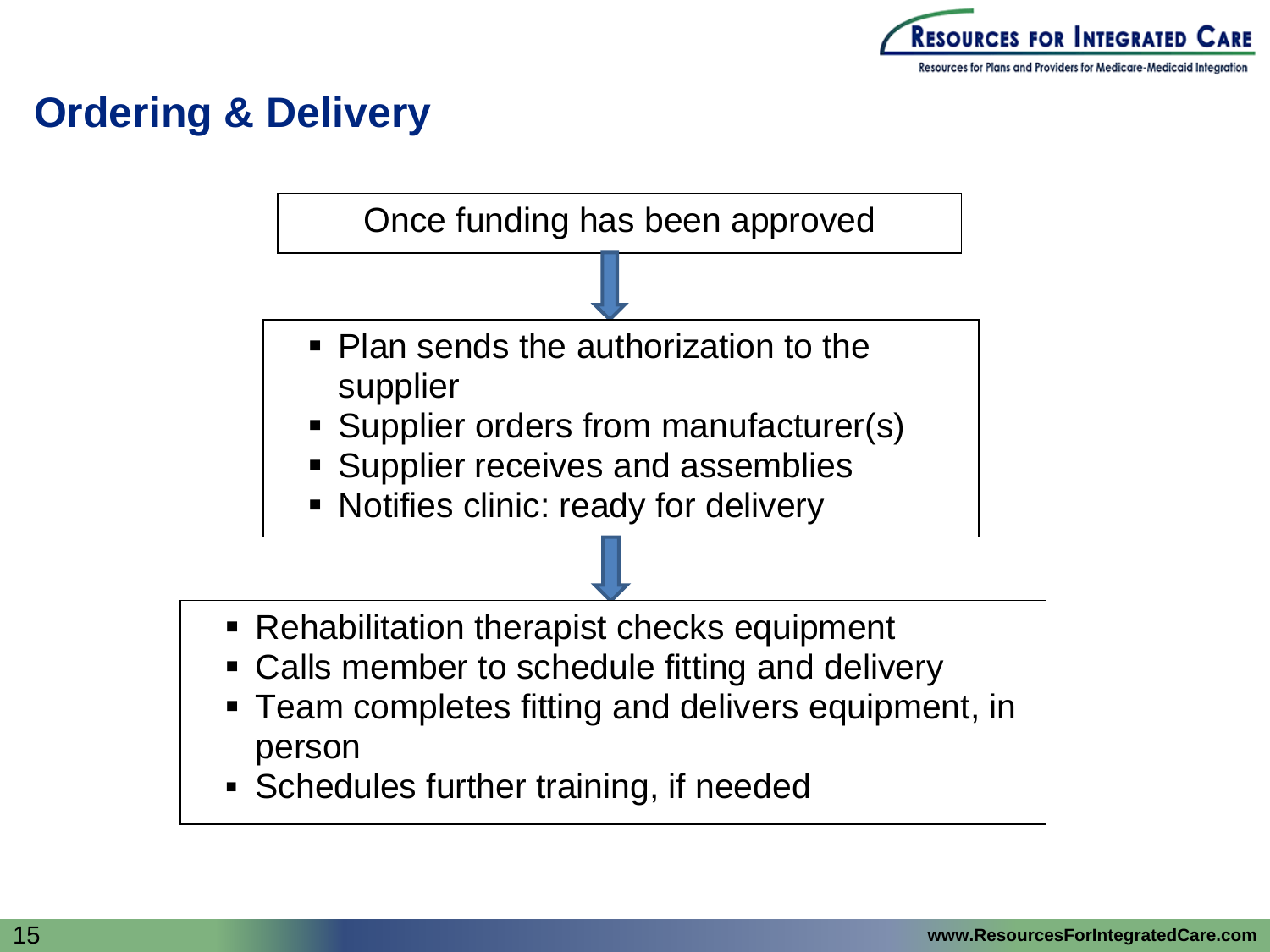

### **Summary**

- Person-centered care provides the framework for identification of individual seating and mobility needs to address:
	- − Health status skin integrity and skeletal alignment
	- − Functional ability mobility in the person's natural environments
	- Community participation engage in meaningful activities
- A person-centered approach focuses on functional need, asking:
	- − What function can the participant not currently complete that he / she will be able to complete with a seating and mobility solution?
- Medicare and Medicaid alignment represents a great opportunity to eliminate the funding conflicts currently encountered by Medicare-Medicaid enrollees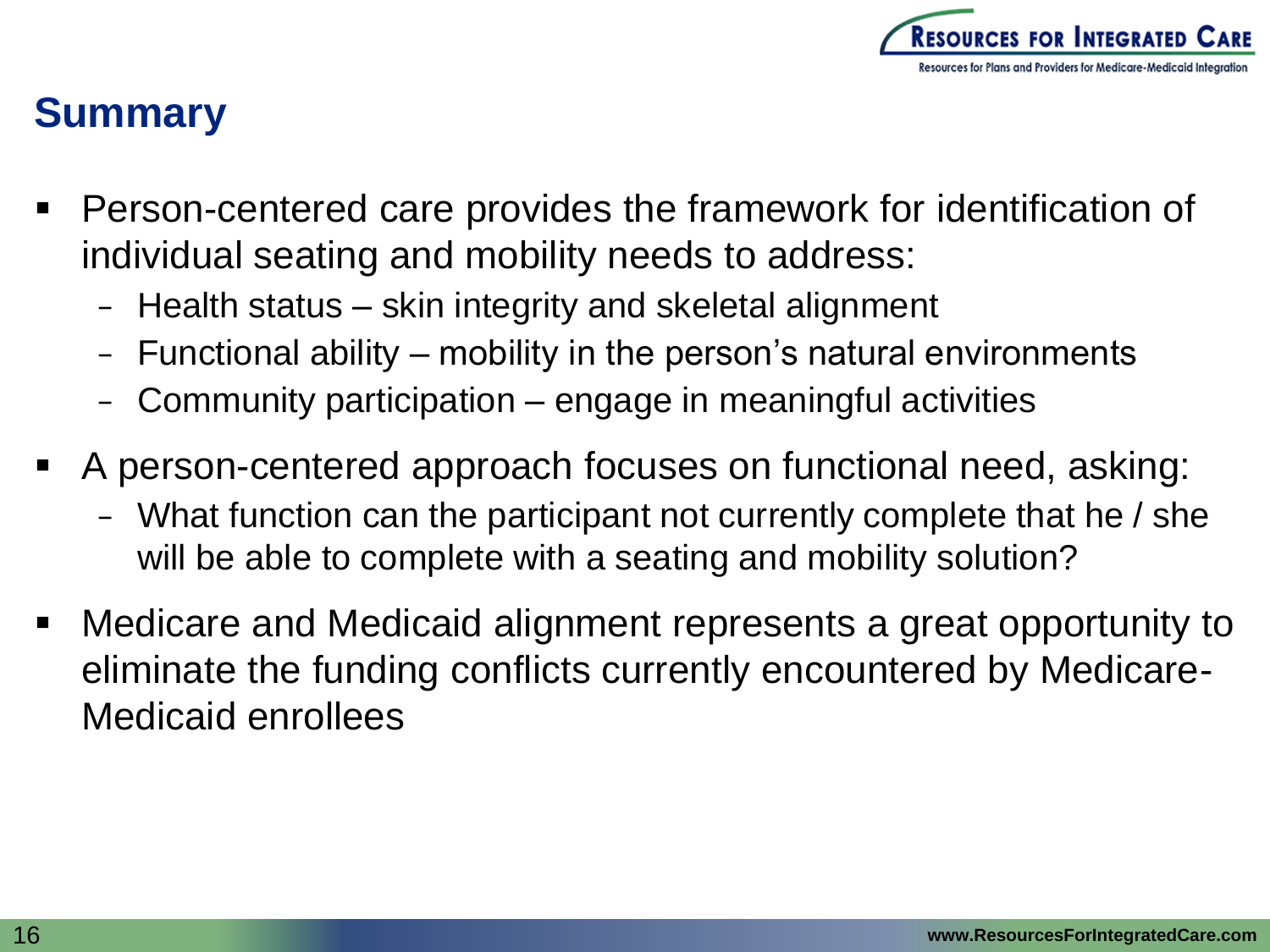

# **Audience Questions and Discussion**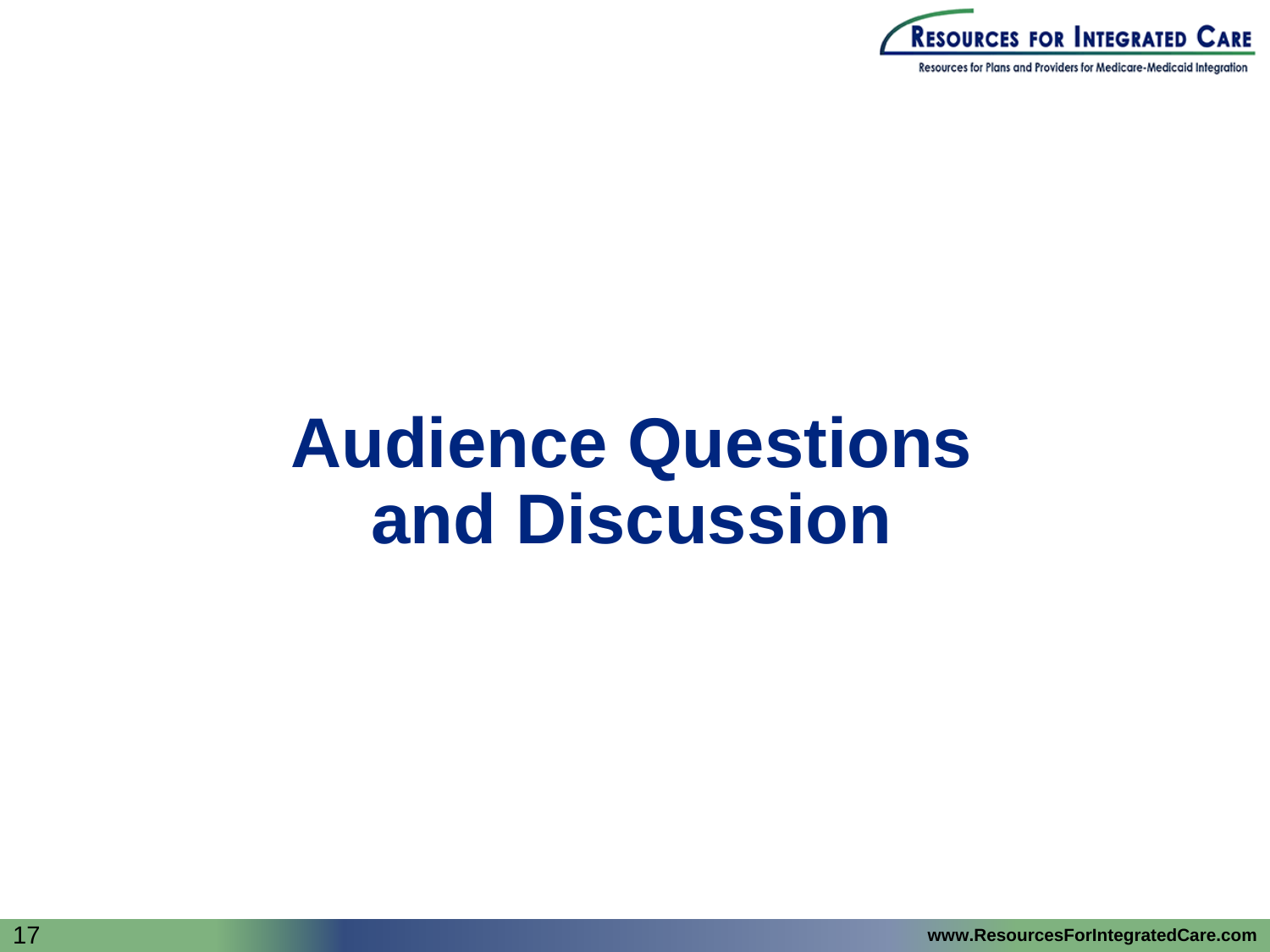

#### **Send Us Your Feedback**

Help us diversify our series content and address current Disability-Competent Care training needs – your input is essential!

Please contact us with your suggestions at

**[RIC@Lewin.com](mailto:RIC@Lewin.com)**

#### **What We'd Like from You:**

- How best to target future Disability-Competent Care webinars to health care providers and plans involved in all levels of the health care delivery process
- Feedback on these topics as well as ideas for other topics to explore in webinars and additional resources related to Disability-Competent Care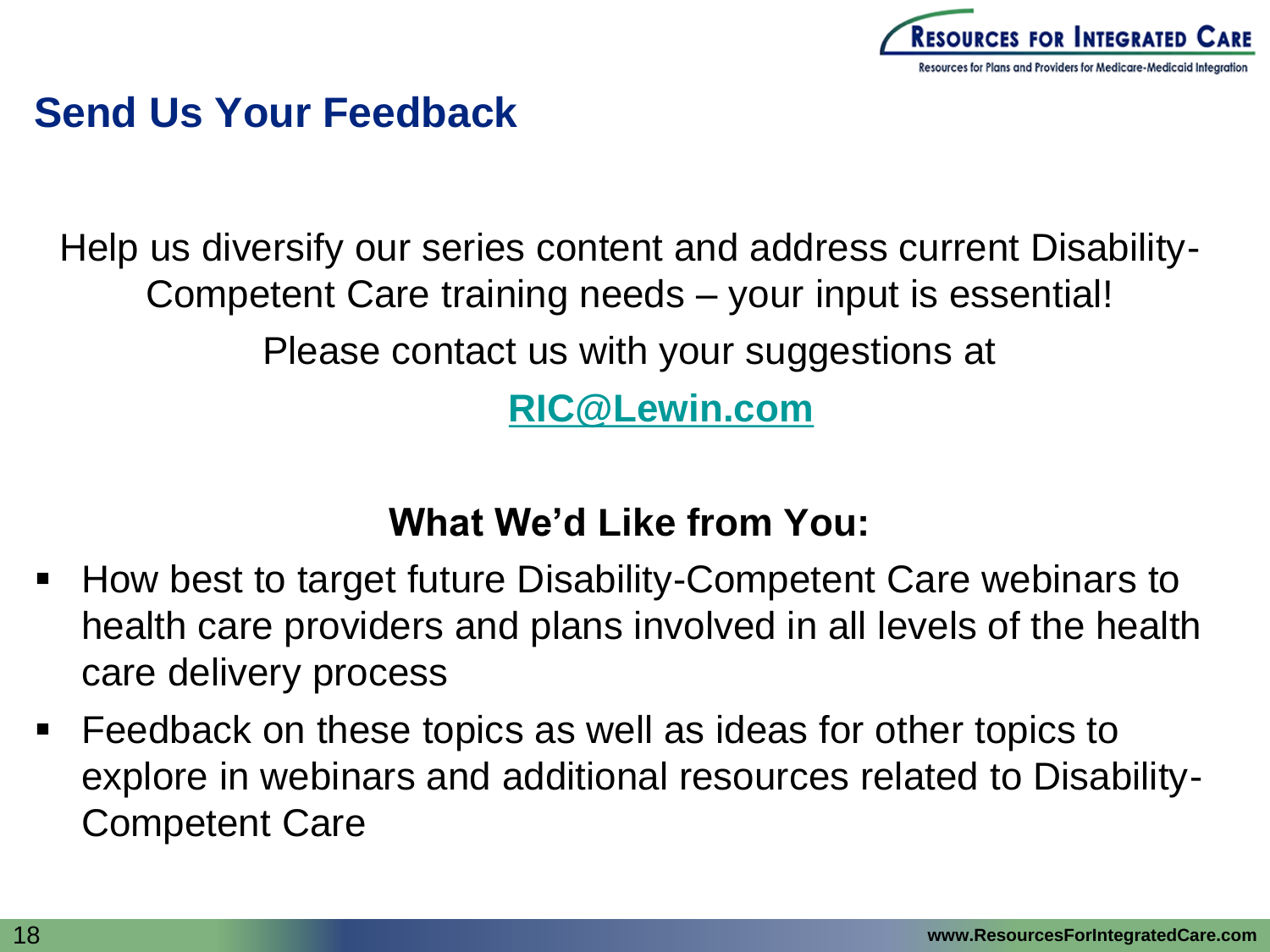

#### **Thank You for Attending**





- For more information contact:
	- − Christopher Duff at [cduff@DPInstitute.org](mailto:cduff@DPInstitute.org)
	- − Jean Minkel at [jminkel@aol.com](mailto:jminkel@aol.com)
	- − June Kailes at [JIK@pacbell.net](mailto:JIK@pacbell.net)
	- − Jessie Micholuk at [RIC@lewin.com](mailto:RIC@lewin.com)
	- − Kerry Branick at [kerry.branick@cms.hhs.gov](mailto:kerry.branick@cms.hhs.gov)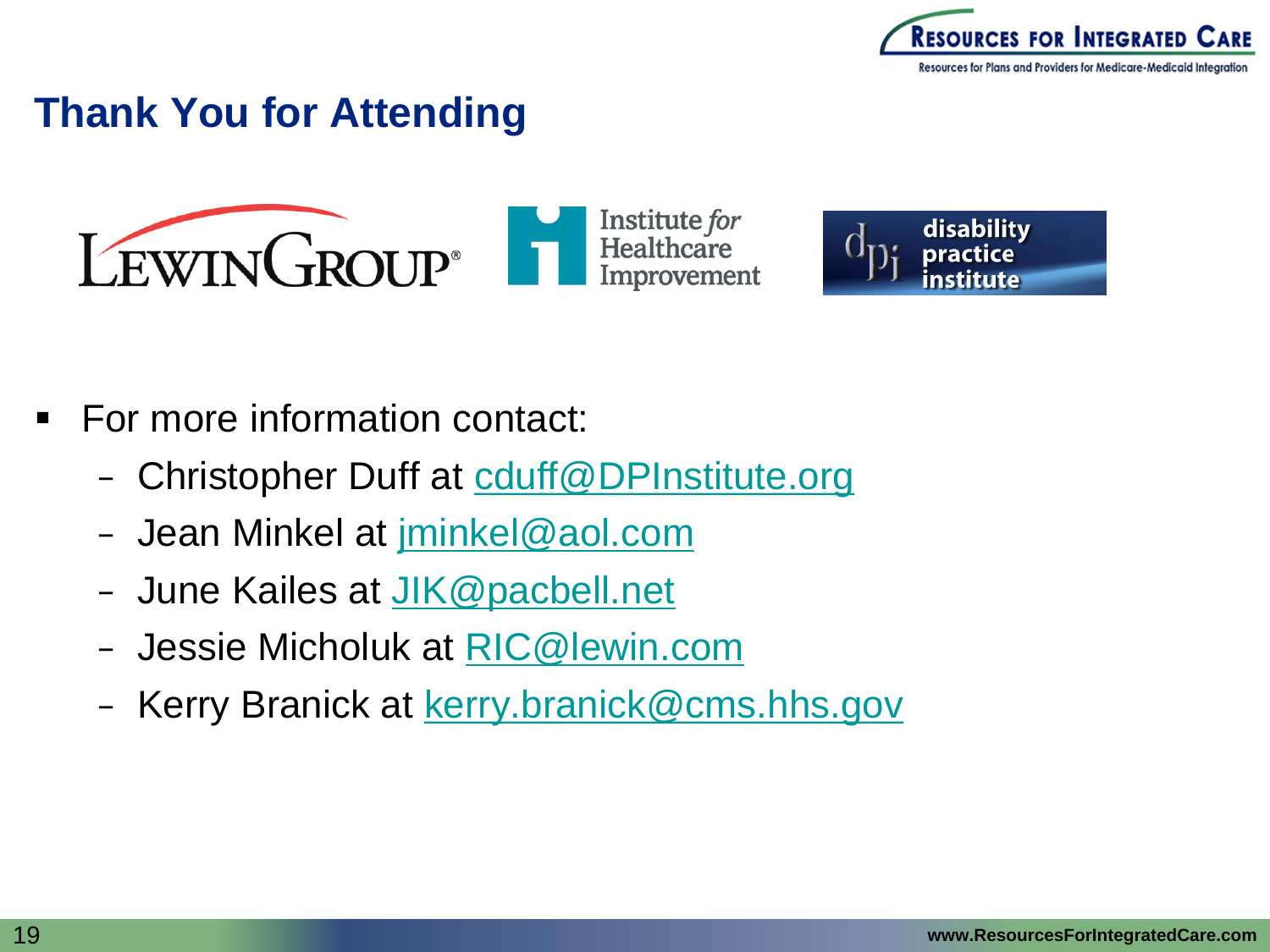

#### **Resources & References**

#### RESNA: [www.resna.org](http://www.resna.org/)

- − Rehabilitation Engineering & Assistive Technology of North America (RESNA) directory is includes therapists, engineers and suppliers
- − Site includes access to a directory of RESNA credentialed providers
- − Wheelchair Service Provision Guide<http://www.resna.org/dotAsset/22485.pdf>
- − Wheelchair evaluation video:

<https://www.youtube.com/watch?v=yHjn4y9H-6M>

<https://www.youtube.com/watch?v=J04eKjR49fI>

#### NRRTS:<http://www.nrrts.org/registrants>

− National Registry of Rehabilitation Technology Supplier (NRRTS) has a listing of professionals who have passed the RESNA Exam

The UsersFirst Mobility Map is your path to finding the best wheelchair to meet your needs[!](http://www.usersfirst.org/resources/mobilitymap/index.php?pg=file&from=2&id=507)

- − <http://www.usersfirst.org/resources/mobilitymap/index.php?pg=file&from=2&id=507>
- Seating and Mobility Evaluations for Persons with Multiple Sclerosis
	- − [http://www.nationalmssociety.org/ms-clinical-care-network/clinical-resources-and](http://www.nationalmssociety.org/ms-clinical-care-network/clinical-resources-and-tools/publications/clinical-bulletins/download.aspx?id=43941)[tools/publications/clinical-bulletins/download.aspx?id=43941](http://www.nationalmssociety.org/ms-clinical-care-network/clinical-resources-and-tools/publications/clinical-bulletins/download.aspx?id=43941)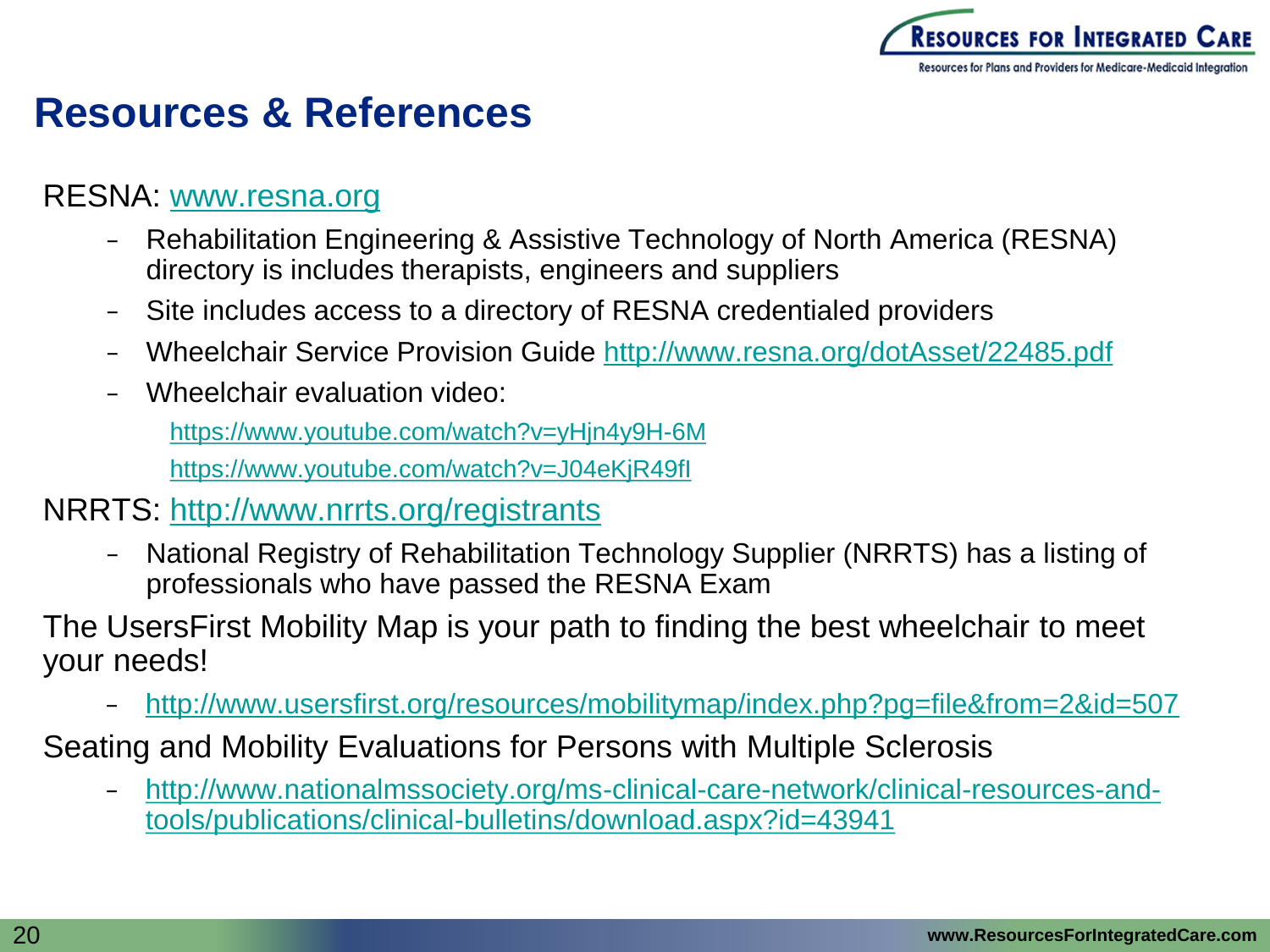

#### **Resources for Integrated Care Website**

We encourage you to explore [www.ResourcesforIntegratedCare.com](http://www.resourcesforintegratedcare.com/) for a wide array of resources related to integrating care for Medicare-Medicaid enrollees:

#### **[Resources](https://www.resourcesforintegratedcare.com/resource-library)** Assessment tools Concept guides Topic-specific briefs Educational webinars **[Topic Areas](https://www.resourcesforintegratedcare.com/concepts)** Disability-Competent Care Self-Management Support Integrating Primary Care in Behavioral Health Care Coordination Workforce Development Navigation Services

#### **[Stakeholders](https://www.resourcesforintegratedcare.com/stakeholders)**

State Medicaid Agencies Health Plans Long-Term Services and Supports Providers Behavioral Health Providers

#### **[Individuals with…](https://www.resourcesforintegratedcare.com/target-populations)**

Intellectual and developmental disabilities Physical disabilities Serious mental illness

#### **Sign up for our [E-Alerts](https://www.resourcesforintegratedcare.com/email-updates) to receive updates!**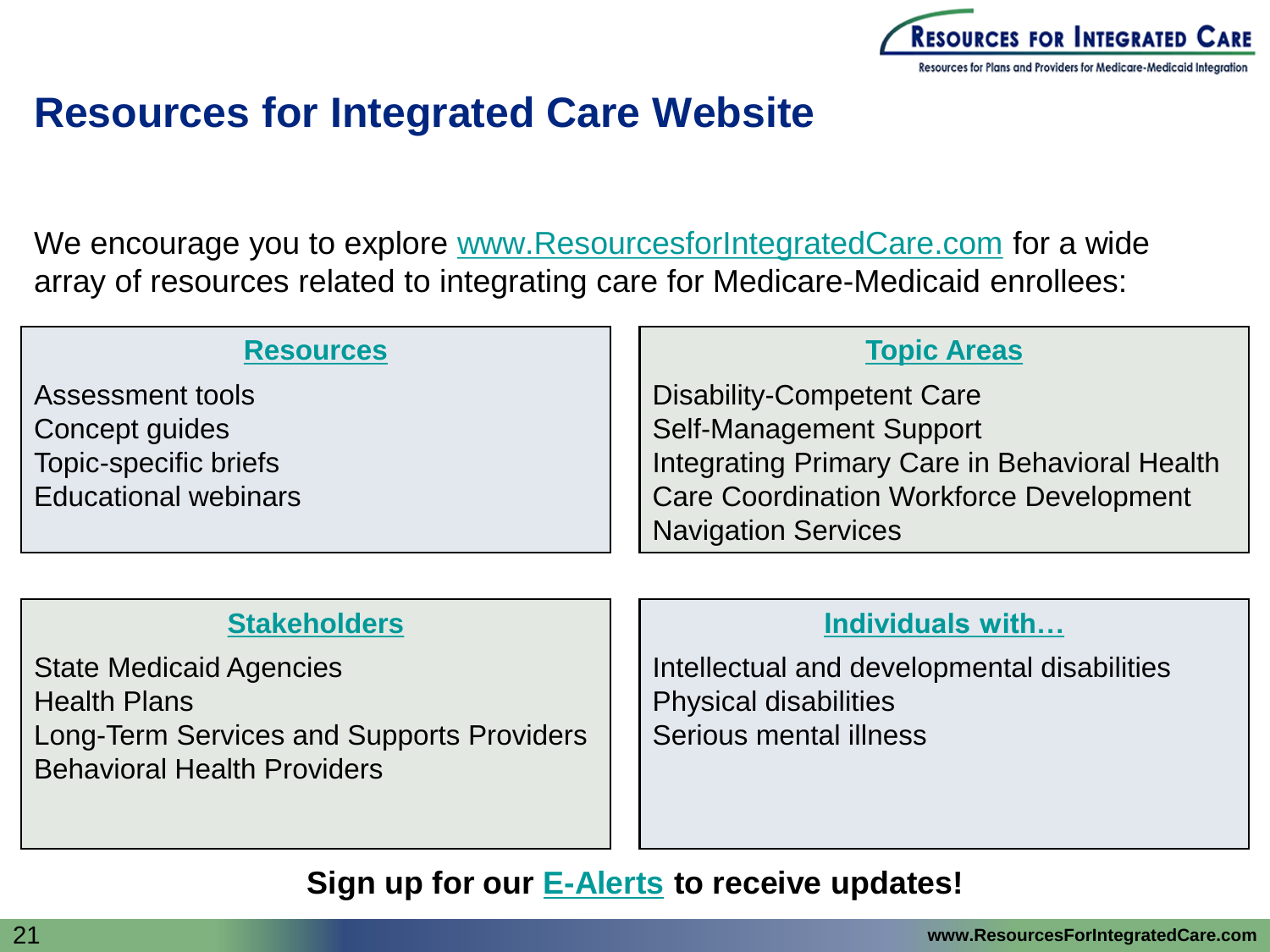

#### **Disability-Competent Care Self-Assessment Tool**

Appendix A

Results

Forum

2. Highly Responsive Primary Introduction 1. Relational-Based Care 3. Comprehensive Long-Term Management Care Services and Supports

#### 1. Relational-Based Care Management

Participant-centered care is based on the recognition that the participant is not merely a passive recipient of medical care, but rather the primary source for defining care goals and needs. This type of care requires cultivating a relationship with the participant, seeing him or her as a whole person with hopes and preferences, and recognizing that the participant is oftentimes the best g participant-centered planning of care goals and needs is also the concept of the dignity of risk, which h

choices even if they are inconsistent with the recommendation of the IDT.

- 1.1. Participant-Centered Practice
- 1.2. Eliminating Medical and Institutional Bias
- 1.3. Interdisciplinary Team
- 1.4. Assessment
- 1.5. Individualized Plan of Care
- 1.6. Individualized Plan of Care Oversight and Coordination
- 1.7. Transitions
- 1.8. Tailoring Services and Supports
- **1.9. Advance Directives**
- 1.10. Allocation of Care Management and Services



Disability-Competent Care Self-Assessment Tool available online at: [http://www.ResourcesForIntegratedCare.com/](http://www.resourcesforintegratedcare.com/)